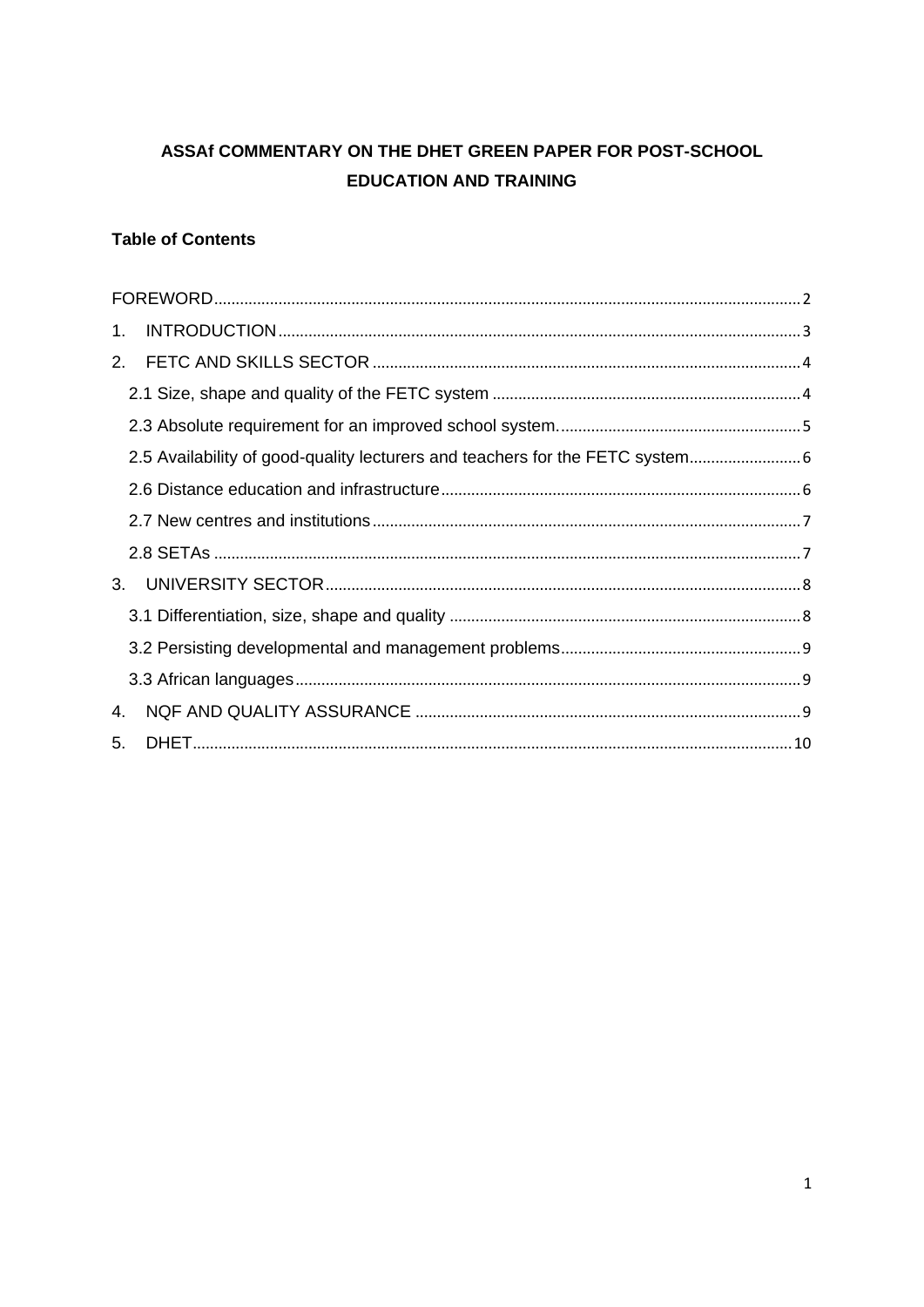## <span id="page-1-0"></span>**FOREWORD**

The Department of Higher Education and Training (DHET) invited responses to the Green Paper for Post-School Education and Training. The development of the Green Paper following wide consultation is welcomed. In order to provide a formal commentary on the Green Paper, ASSAf set up a panel consisting of selected Members of the Academy, who have played a critical role in the higher education and training sector and in the National Science and Innovation (NSI) system.

#### **Members of the panel were:**

Prof Theuns Erasmus – Former Vice-Rector, University of Pretoria.

Prof Wieland Gevers – Professor Emeritus of Medical Biochemistry, University of Cape Town.

Prof Chris Swanepoel – Former Vice-Principal: Academic and Research, UNISA.

Prof Francis Wilson – Professor Emeritus in Economics, University of Cape Town.

Prof David Woods – Former Vice Chancellor, Rhodes University (Chair).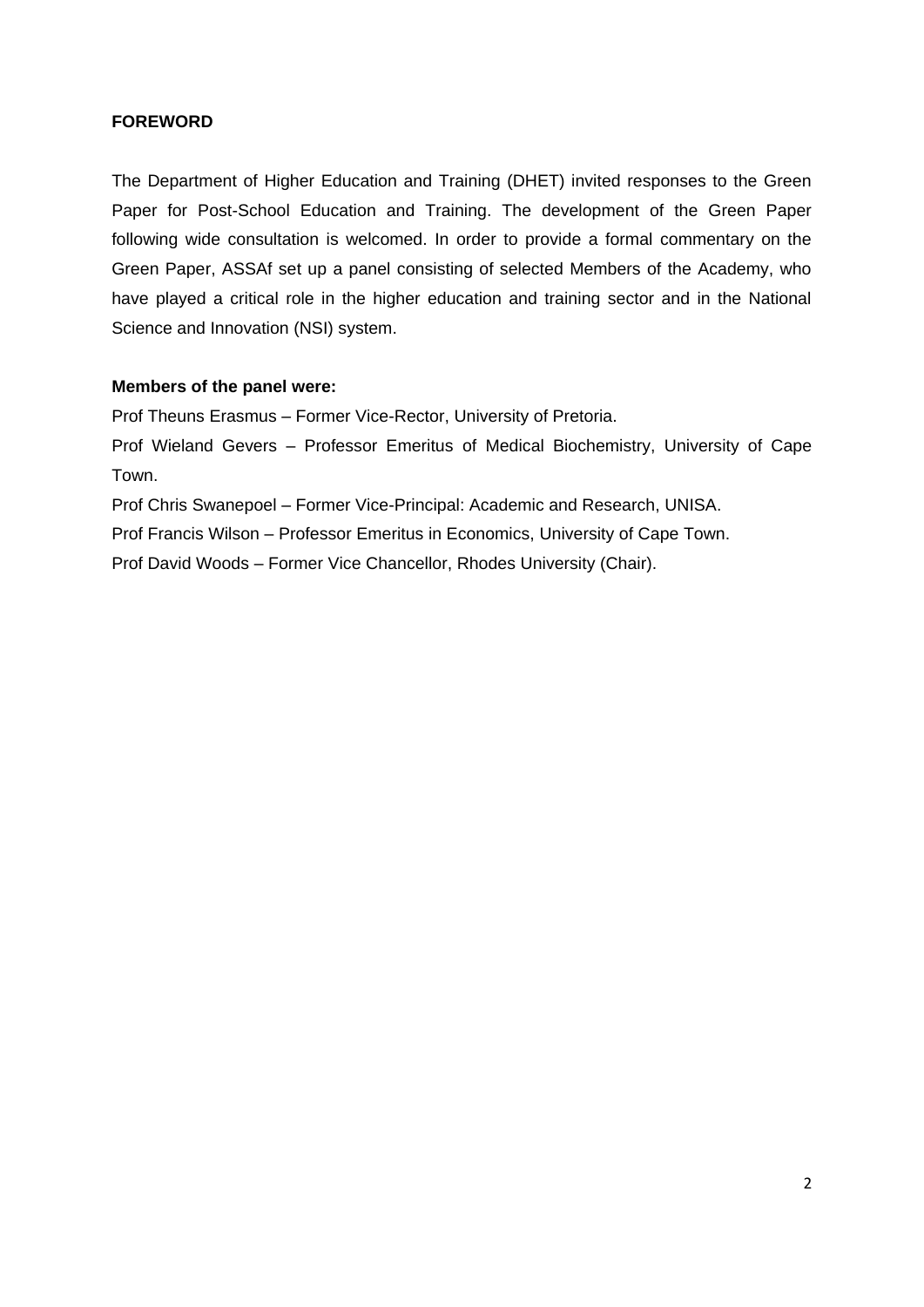#### <span id="page-2-0"></span>**1. INTRODUCTION**

The Academy welcomes the opportunity to comment on the DHET Green Paper for Post-School Education and Training. The development of a quality and expanded Post-School Education and Training system is essential for economic development, reducing unemployment and the provision of a skilled workforce. Although there are many issues in the Green Paper which we welcome, there are areas of concern which are addressed in the commentary.

We support the DHET's vision of a single, coherent, differentiated and highly articulated post-school education and training system in overcoming the structural challenges facing our society. This can be done by expanding access to education and training opportunities and increasing equity, as well as achieving high levels of excellence and innovation at all levels of performance in the workforce and society. The Green Paper rightly focuses primarily on the non-university (further) education and training sector (FET system), with the emphasis on the training of high quality technicians, technologists and artisans, as well as professional support (e.g. health) and service (e.g. police and correctional system) personnel. While the university system is in somewhat better shape than the FET system, it is also confronted by significant problem areas that require solutions in concert with the reforms and improvements required in the schools and the non-university post-school domains.

The ASSAf Panel recognises the great care that has been taken in the Green Paper in analysing the precise nature of the issues in each sub-sector of the post-school system, in reaching some initial conclusions on remediation, and in presenting options for the best way forward in each case. Some preliminary policy development has already been achieved, and much thought has already gone into the different areas of needed change. While it is clear that much further analysis and a wider debate will be required, this must not be allowed to blunt the momentum that the Department has quite obviously succeeded in generating. Our commentary is thus directed largely at the identification of particular unresolved or underexplored issues, and the expression of some ideas as to how these might productively be addressed.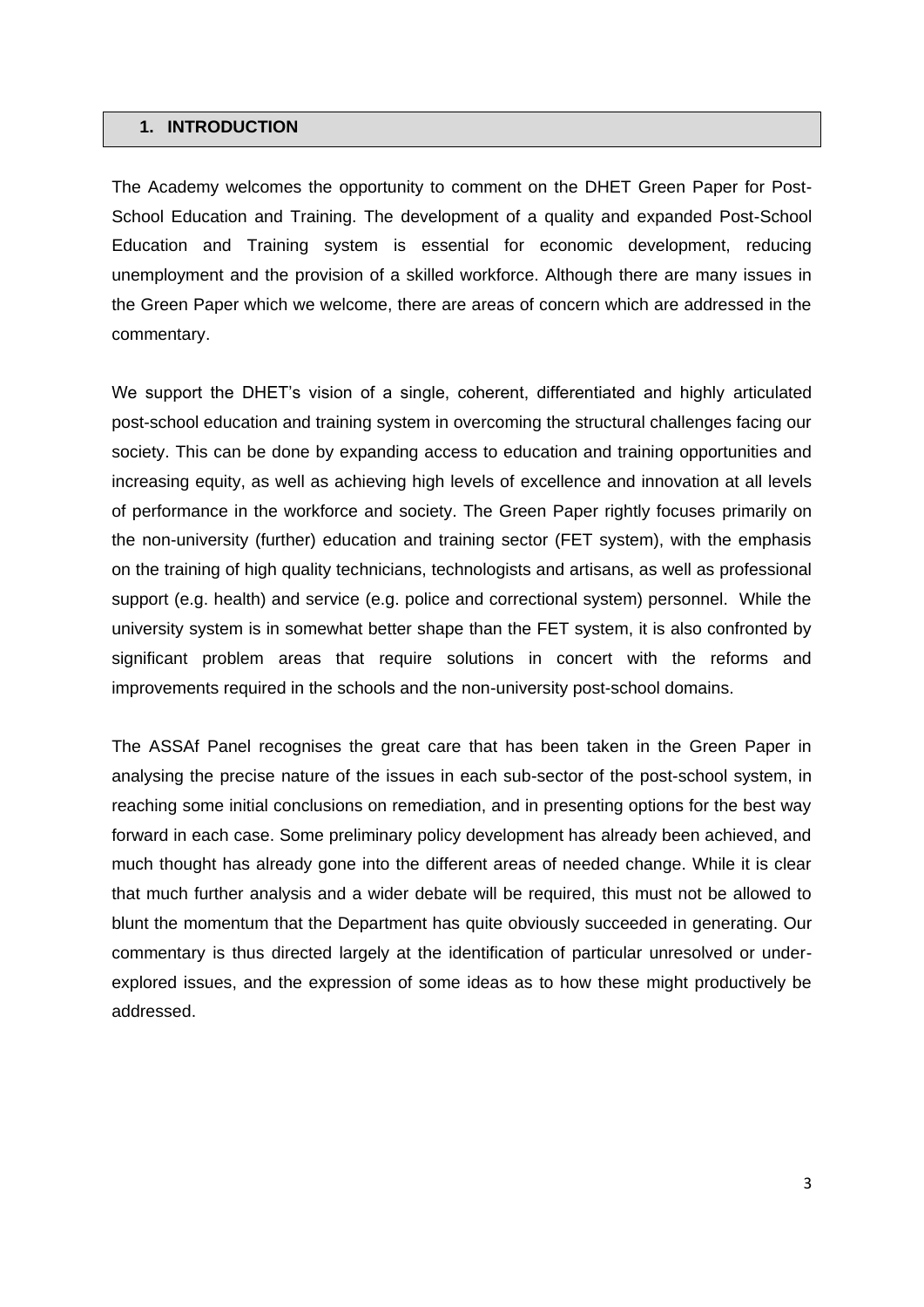### <span id="page-3-0"></span>**2. FETC AND SKILLS SECTOR**

## <span id="page-3-1"></span>**2.1 Size, shape and quality of the FETC system**

There is a huge and increasing need for an increase in the scale, scope and quality of nonuniversity education and training in South Africa, not only to enable the growth and expansion of the economy, but to capacitate individual citizens and communities to gain some control over their lives. To kick-start this, the Green Paper rightly proposes the expansion and strengthening of the 'Further Education and Training Colleges (FETCs). In 2011 the enrolment at FETCs was 359 000 and it is proposed to increase this to 4 million by 2030. There are only 50 mostly multi–campus FETCs at present, and the quality varies from good to adequate to dysfunctional; now it is envisaged that there will be one (good) FETC per district by 2030, differentiated in focus and serving the needs of surrounding communities. We support this agenda whole-heartedly and believe that it is essential that we move as rapidly as possible towards the goals outlined above. At the same time we are mindful of the enormous difficulties involved in rapid expansion, not least in ensuring good quality teaching, administration, facilities and infrastructure. We urge government to pay particular attention to these issues.

## **2.2 Specific options under consideration (4.3: Other public colleges**; **it is longoverdue)**

The Panel is of the opinion that the rather skimpy treatment of (school) teacher-training, the nursing, police and other public 'sectoral' colleges in the Green Paper is a weakness, as these are high-volume institutions capable of expanded functions in order to build the larger FETC system. We appreciate the 'weak' authority of the DHET over these entities, but the evolving system of 'joined government' can surely permit joint planning and implementation in this area (i.e. through signed collaboration agreements). Of the two options presented on page 30, we strongly favour transfer of the responsibility for some or all of the public colleges currently administered by provinces or by government departments other than the DHET, to the latter department, in order to maximise the use of existing resources (financial, physical and human), and to encourage the evolution of a seamless post-school system.

Throughout the Green Paper there is an emphasis on increasing numbers but the issue of quality is critical. Quality will require attention to physical and ICT infrastructure, as well as human resources.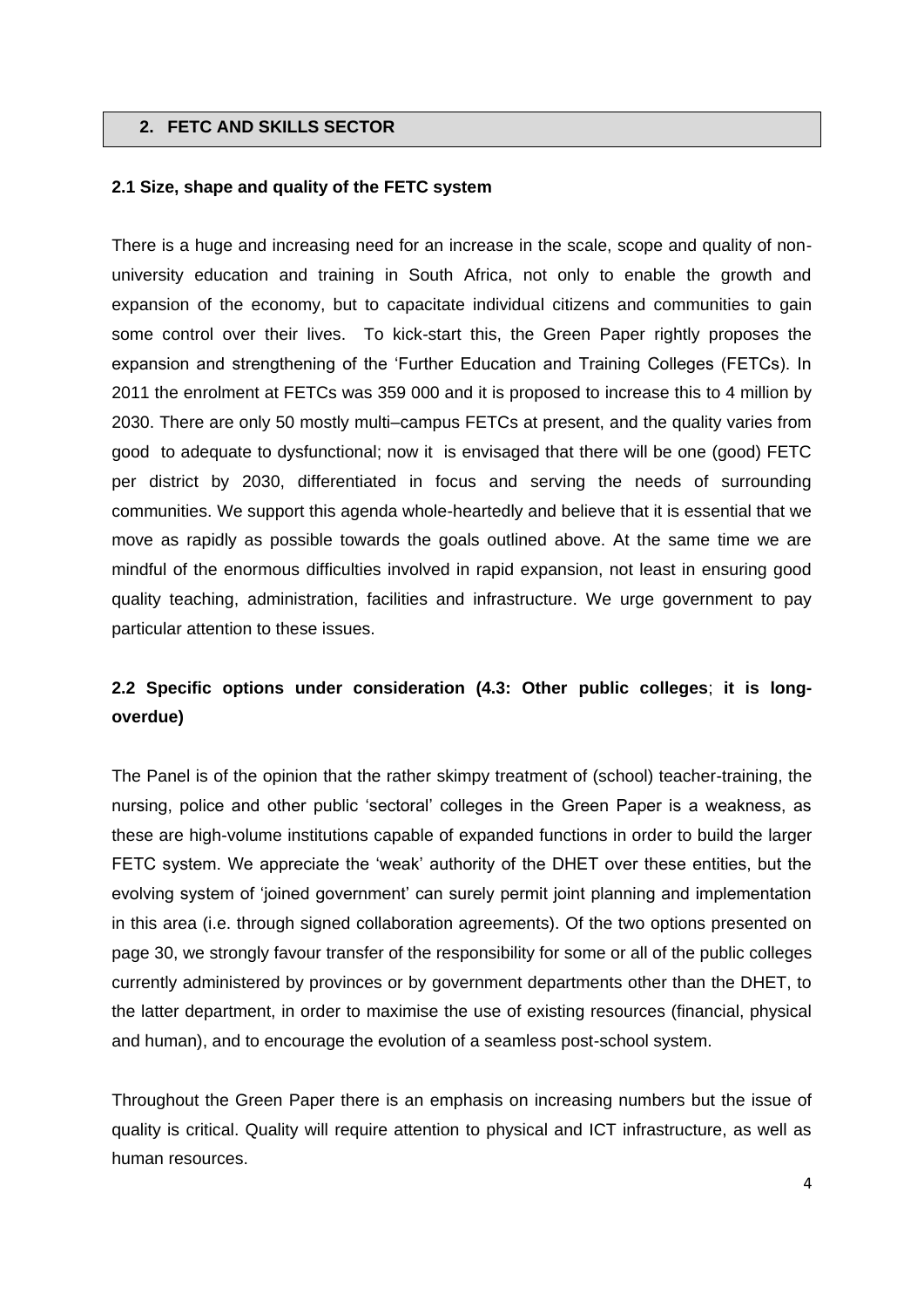The Green Paper does not mention the need for a sound work ethic as a profound and an encompassing requisite for teachers, lecturers, researchers, managers, students and learners across the post-school education and training system. The policy frameworks for the new post-school system require the implementation of an effective and accountable 'values' system that provides the essential basis for promotion and rewards.

#### <span id="page-4-0"></span>**2.3 Absolute requirement for an improved school system**

The DHET cannot achieve the laudable objectives outlined in this excellent Green Paper unless the effectiveness and efficiency of the public basic schooling system is dramatically improved. Learners exiting secondary schools at various levels must be able to benefit from the proposed varieties of FETC training; at present the school system is not capable of meeting this requirement to the required extent. If the serious and pervasive problems still confronting the school system are not solved soon, the enlightened proposals of the Green Paper have little chance of being successful. The (central) DHET must work closely with the DBE (preferably through a signed 'Collaboration Agreement') to ensure that the policies and practices of the (central) DBE and of the nine Provincial (basic) education departments are closely aligned with the needs of the evolving, much-expanded post-school system. Metaphorically, the left hand must know what the right hand is doing.

The Panel notes, for example, that the 'Technical Schools' have been, or are being closed, and recommends that careful consideration be given to their resuscitation, in order to provide appropriately designed technical education for learners with technical interests from Grade 7 onwards (see next section). The quality of this education must ensure that the students can either qualify at Grade 12 or seek entry to a FETC for further skills training.

## **2.4 Specific options under consideration (4.2.2: Role of FET Colleges** *–* **Programmes and Qualifications**)

The issue is the future approach to the National Certificate (Vocational), the NCV. The ASSAf Panel believes that the third option of having separate types of NCV programmes for persons who have completed Grade 9 and Grade 12 learners is the best solution. It believes, however, that the most efficient and cost-effective way is for the first group to be accommodated in the proposed revamped 'technical school' system, and the second in the FET Colleges. It is not good enough for the Green Paper to state that the technical high schools are "beyond the scope of the DHET"; every department must be able to negotiate a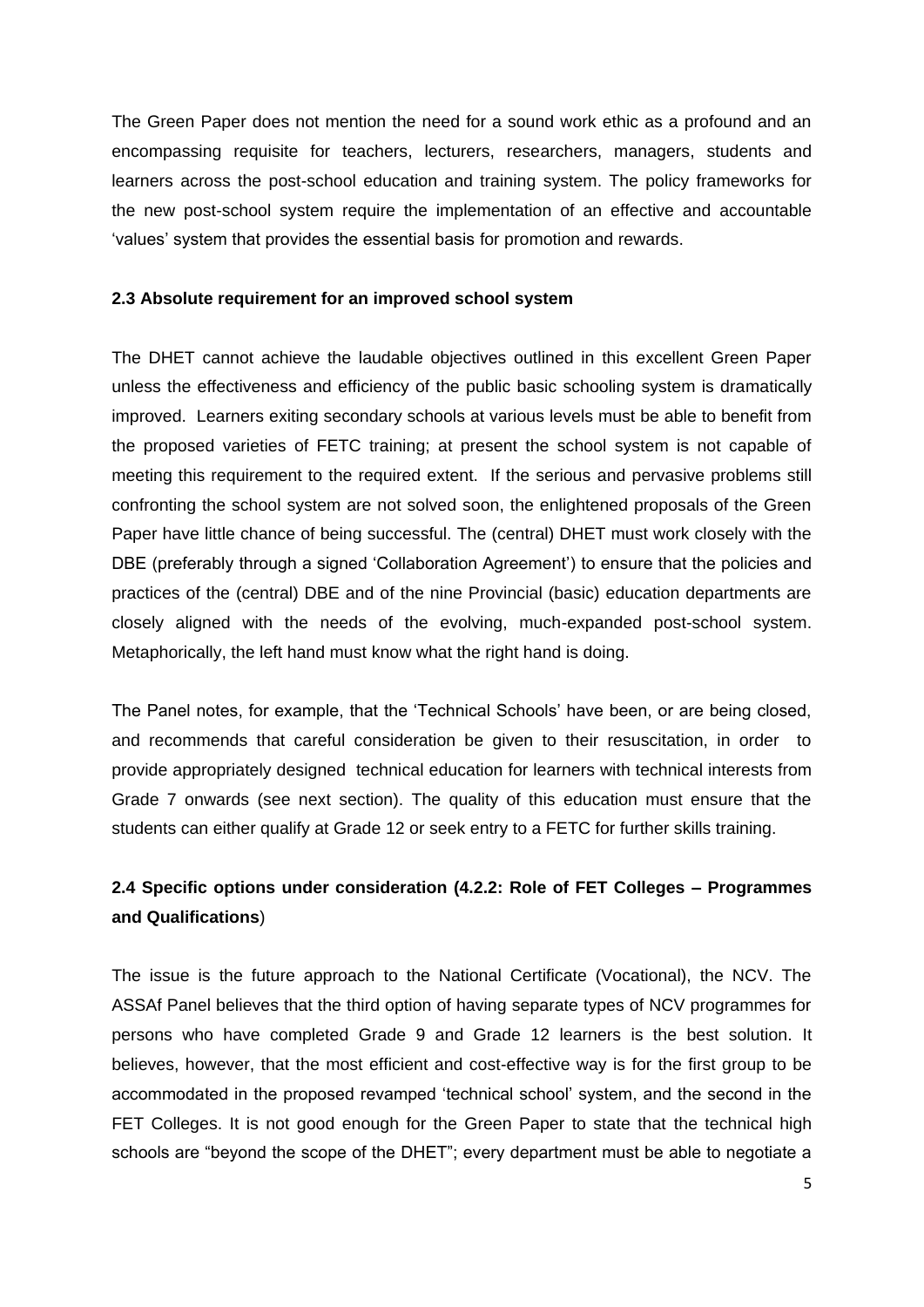joint solution of a big national problem with a sister department. After all, Umalusi has responsibility for matters that affect both the Department of Basic Education (DBE) and the DHET.

#### <span id="page-5-0"></span>**2.5 Availability of good-quality lecturers and teachers for the FETC system**

The Panel notes the careful thought that has been given to the primary question of the supply-chain of educators and lecturers for the expanded FETC system, and supports the initial moves that have apparently already been made in discussing the matter with higher education institutions and elsewhere. The successful expansion of the FETC system will require a massive increase in the supply of well- trained lecturers (particularly in the fields of technology), teachers and managers, with major implications for the teaching/training programmes offered at all HEIs but particularly the Universities of Technology and Comprehensive institutions . These are struggling at present to produce enough academics to staff their own institutions, and would need to make major changes in the way they operate to produce the FETC lecturers and teachers required; in fact, the training of FETC lecturers and teachers would become a major focus of the HEIs. Whether the salaries of FETC lecturers and teachers would attract the huge number of trained people required would also be a worry, as they are likely to be capable of employment in many areas of the economy and society in general.

At a time when the prevailing model of (basic) schoolteacher training is problematic in terms of both organisational and volume of production, it is necessary to reflect on how the issue of a massive increase in FETC lecturers/instructors will be systematically addressed. If this is not done the aims of the Green Paper will not be achieved.

#### <span id="page-5-1"></span>**2.6 Distance education and infrastructure**

It is likely that new digital modes of teaching (including distance learning) through national broadcasts, internet-based programmed instruction and other methods will have to be thought through and deployed in order to complement the work of teachers on the ground. This will have to be counterbalanced by hands-on equipment and training facilities.

Infrastructure will be a question of location (to facilitate access in diverse regions) and actual buildings, equipment and ICT connectivity. Lessons must be learnt from the good existing FETCs, from exemplars in other countries, and from concerted planning within government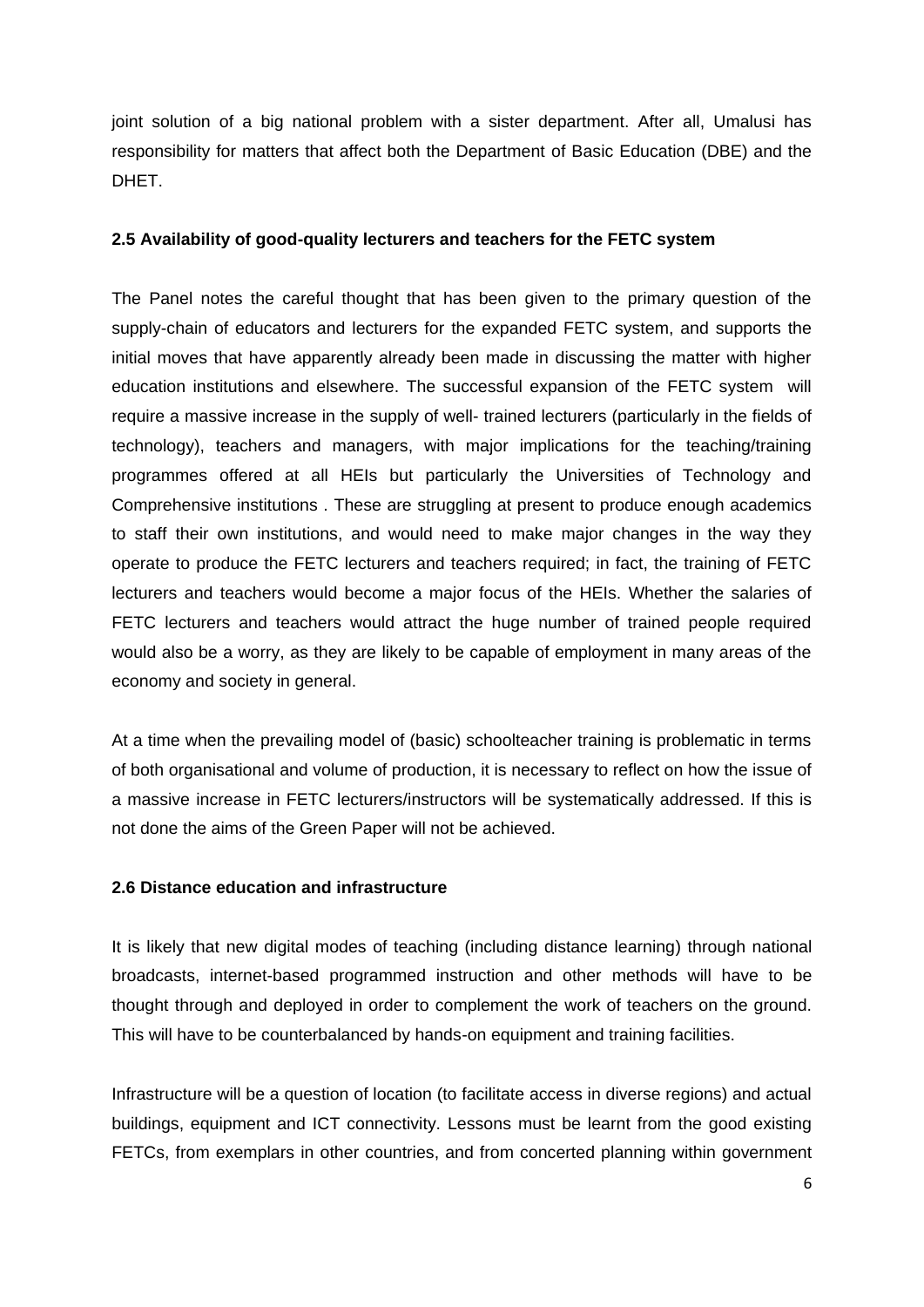in conversation with both the private sector and the state-owned enterprises (SOEs). Demand issues must speak as loudly as supply. The capital investments will accordingly be heavy, but this can be mitigated by imaginative use and sharing of facilities with organisations with similar functions and requirements, as well as contributions by industry, both private and state-owned.

## <span id="page-6-0"></span>**2.7 New centres and institutions**

To increase and enhance the education and training of post-school students the Green Paper proposes the introduction of a new institutional type; provisionally called Community Education and Training Centres (CETs).These should be multi-purpose so that all space and facilities are used throughout each day, week and month of the year. We support this plan.

A new Institute for Vocational and Continuing Education and Training will be established which will develop curricula for the CETs and do research for this sector. This is a good idea, but we advise that the Institute be designed carefully in order not to become yet another 'resource-draining layer' of the system.

### <span id="page-6-1"></span>**2.8 SETAs**

The SETAs have an important role to play in the expanded education and training of a future workforce The Green Paper notes that the performance of the SETAs is variable and that they need to be reviewed and attention given to their governance structures. They should focus more broadly on overall skills training in their sectors, including the training of the large numbers of teachers and lecturers that will be required in their sub-systems, and a more inclusive and comprehensive approach to skills planning. They should work closely with, and use the training facilities of, the FETCs, HEIs and industry. The substantial funds of the Levy Grant System need to be utilised more efficiently and effectively, and are an important resource which has not been optimally utilised.

The Green Paper has a very short section on workplace-based learning and training (Chapter 5, page 36) which in our view does not 'scale' the topic to its proper dimension as a vital component of most post-school training programmes, and as a major current problem in the more advanced sector of UoT and comprehensive higher education-connected professionalization stages. Linking the much expanded FETC sector to workplace training periods will massively compound these problems. The panel is aware that Germany has a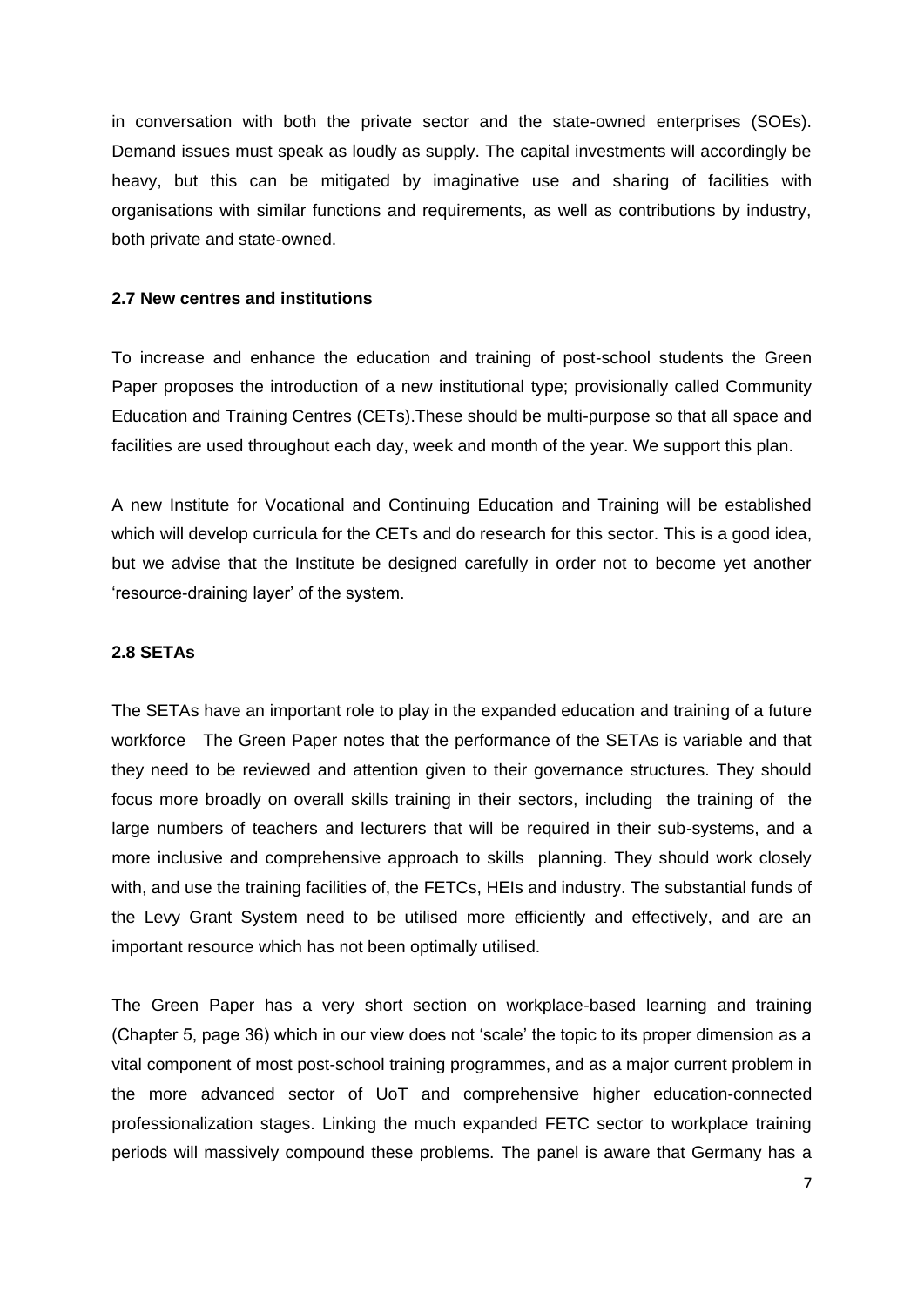well developed and excellent "Apprenticeship Technical Training" system and recommends that the DHET investigates the German system to gain insight on how to implement a successful system in South Africa. There are other countries (e.g. South Korea, Finland and Netherlands) with well developed "Apprenticeship Technical Training" Systems that also may be worth investigating.

## <span id="page-7-0"></span>**3. UNIVERSITY SECTOR**

## <span id="page-7-1"></span>**3.1 Differentiation, size, shape and quality**

The Green Paper recommends a high quality differentiated university system for more students. The universities must be differentiated as regards research in terms of focus and nature, but all must provide high-quality teaching producing quality graduates. The numbers are planned to increase from the present 899 120 (16% participation) to 1.5 million (23% participation) by 2030. As with the FETC sector, few indications are given as to how this is to be achieved. It is more of a wish list than a reality given that all universities are full, staff student ratios are mostly unsatisfactory with staff overloaded with teaching and difficulties in training and attracting new academic staff. Staff numbers and funding have not kept pace with increasing costs and enrolments. Unless the staffing, resources, facilities and infrastructure requirements are addressed the aims of the Green Paper will not be achieved.

The proposed differentiation of the university system is welcomed. The funding formula should drive the behaviour of the differentiated universities and should prevent mission drift. Each university must, however, have autonomy (within centrally administered policy) as to who it admits, what is taught, and what is researched. The Panel welcomes the increased investment in research and a more stable funding model.

Again there are conflicts between quality and quantity such as the quality of qualifications versus the quantity of throughput and pass rates; high –level, internationally recognised research versus production of large numbers of PhD graduates.

The panel welcomes the increase in distance education, but more attention must be paid to the Digital Revolution and new methods of teaching and learning at all post-school education and training institutions. If the post-school education and training sector is 'smart' and adopts these new developments, it could achieve a balance between quality and quantity. There is to be a major reform of funding, bursary and loan schemes for students. It is envisaged that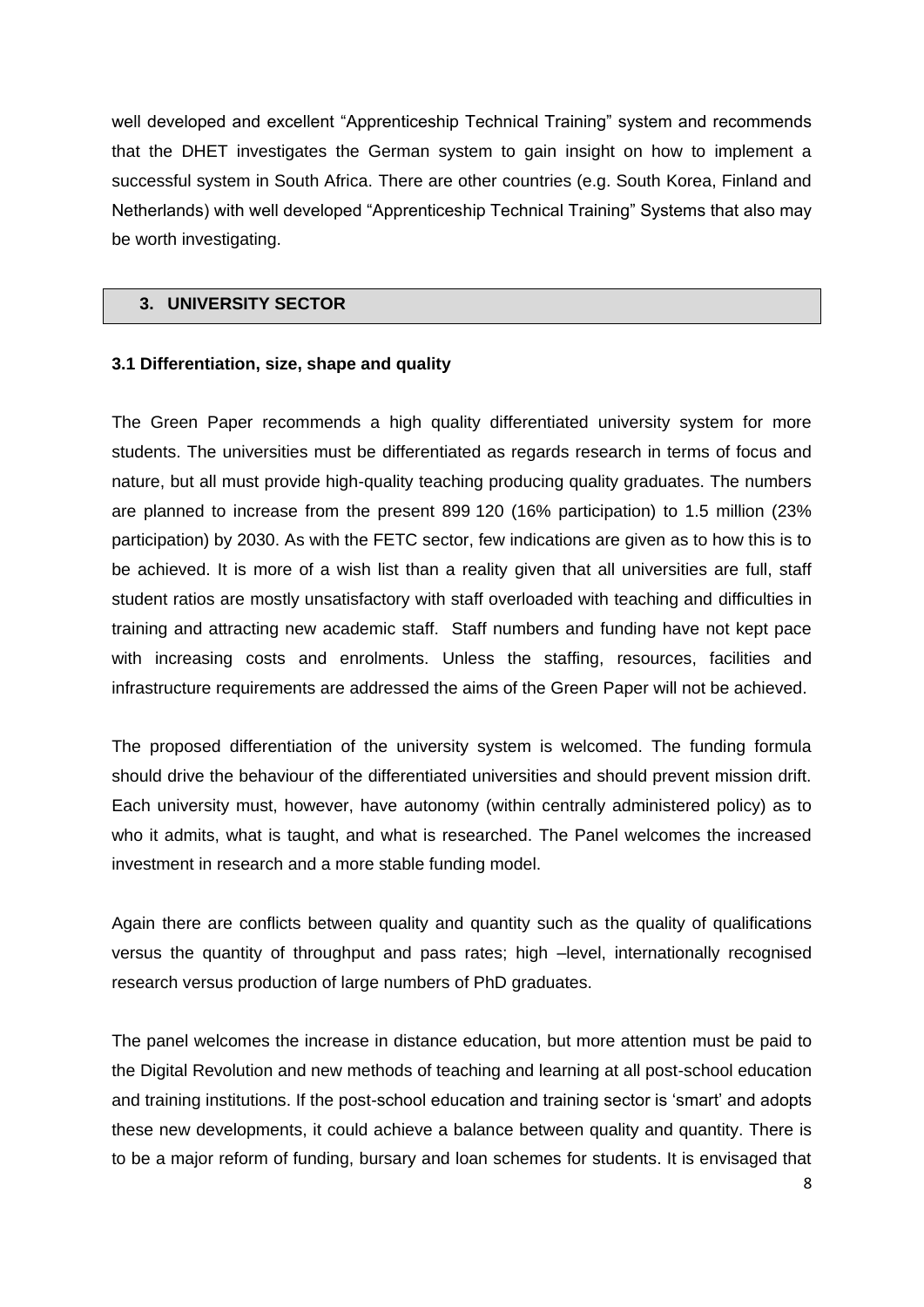there will be virtually free education for the poor via NSFAS. The Panel welcomes the regulations regarding the conversion of loan to bursary for students who meet graduation requirements.

## <span id="page-8-0"></span>**3.2 Persisting developmental and management problems**

The Paper mentions the persisting developmental and management problems at the historically black universities but there is no clear plan to address these problems. Continuing to see their failure as a legacy of apartheid is not going to be helpful, if the past 17 years leaves them with "severe financial, human, infrastructure and other resource constraints". A well-thought out plan to solve the problem is required.

There needs to be a realistic plan to deal with the problems of managing and ensuring proper functioning of multi-campus universities and FETCs. This is not mentioned in the Green Paper.

## <span id="page-8-1"></span>**3.3 African languages**

The panel welcomes the fact that the position of African languages is addressed directly in the Green Paper and the appointment of a panel who will advise the Minister on African languages at universities. African languages at university level do not deserve to remain under the cloud of uncertainty they are at present. They have been sites of seminal research by local and international scholars in the fields of linguistics, literature and folklore since the early nineteenth century. They have the capacity to be developed as additional languages of instruction as well as to facilitate communication. The work in the universities needs to dovetail with a co-ordinated and coherent language policy in the schools.

## <span id="page-8-2"></span>**4. NQF AND QUALITY ASSURANCE**

The Panel welcomes the plans to simplify the NQF and the associated Quality Assurance Systems. There is a need for a clear and focussed QA system at the different levels and in different sub-sectors. Strengthening external assessment systems for national qualifications is a priority.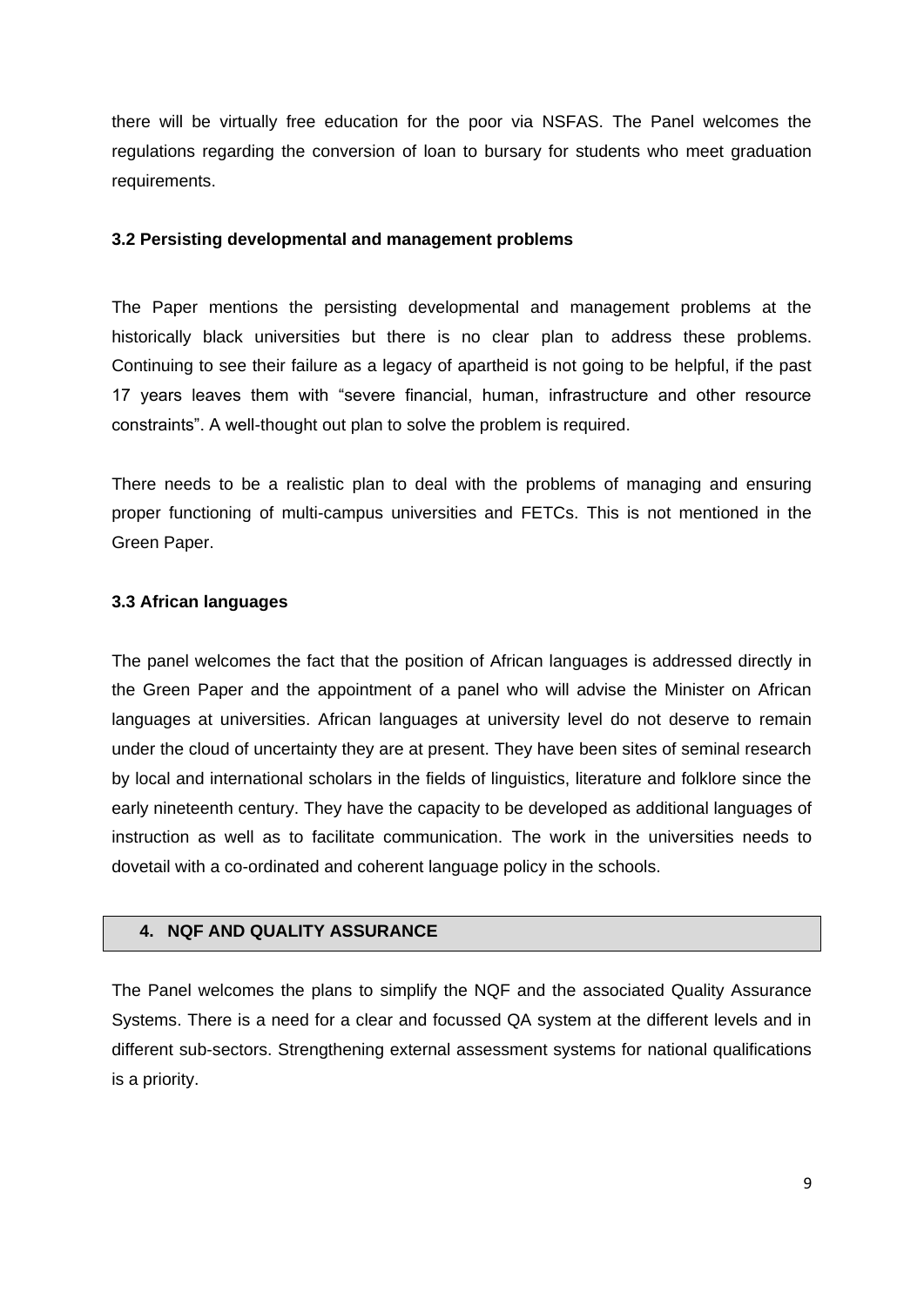## **4.1 Specific options under consideration (9.3.3: Simplifying the national framework)**

The panel recognises the difficulty in making a choice between Options one and two presented on page 74, but on balance would favour the retention of the level descriptorbased model for ordering qualifications into a 'qualification framework' (Option one), if only because the suggested Option two proposal of 'mapping' qualification types against each other is not feasible without an agreed method for so doing. How would the 'hierarchy of qualifications' be generated without having endless argument about its basis in the broad system? We agree there is no basis whatsoever for unit standards in higher education.

The recently published CHE paper on the 'Higher Education Qualifications Framework' (HEQF) is a sensible and realistic treatment of this long-drawn out subject. It must, however, still be properly located in the 'real world' of the HE institutions, and become a policy tool that steers the system towards producing the kinds of competent graduates needed in the economy and society. We remain concerned that purposeful curriculum design is still under-developed in the 'general' faculties and programmes.

The tension in the NQF system (other than higher education) between 'unit standards' (parts of qualifications) and whole qualifications must be managed carefully in the light of the newly proposed multiplicity of career tracks in the post-school domain. Flexibility must be maximised but quality ensured.

## **4.2 Specific options under consideration (9.4.1.2: The scope of quality councils)**

When it comes to the optimal configuration of quality councils, the panel strongly favours Option two, retaining the three present councils and their jurisdictions, but making provision for joint jurisdiction over specified areas through written collaboration agreements. We are totally opposed to Option three, as the well-established and –embedded professional and 'advanced vocational' programmes in higher education must continue to be part of the CHE/HEQC system of quality assurance, in partnership with the statutory bodies concerned.

#### <span id="page-9-0"></span>**5. DHET**

The panel believes that the establishment of the DHET has been a good development. Given the number of tasks that the Green Paper indicates that the DHET will undertake,